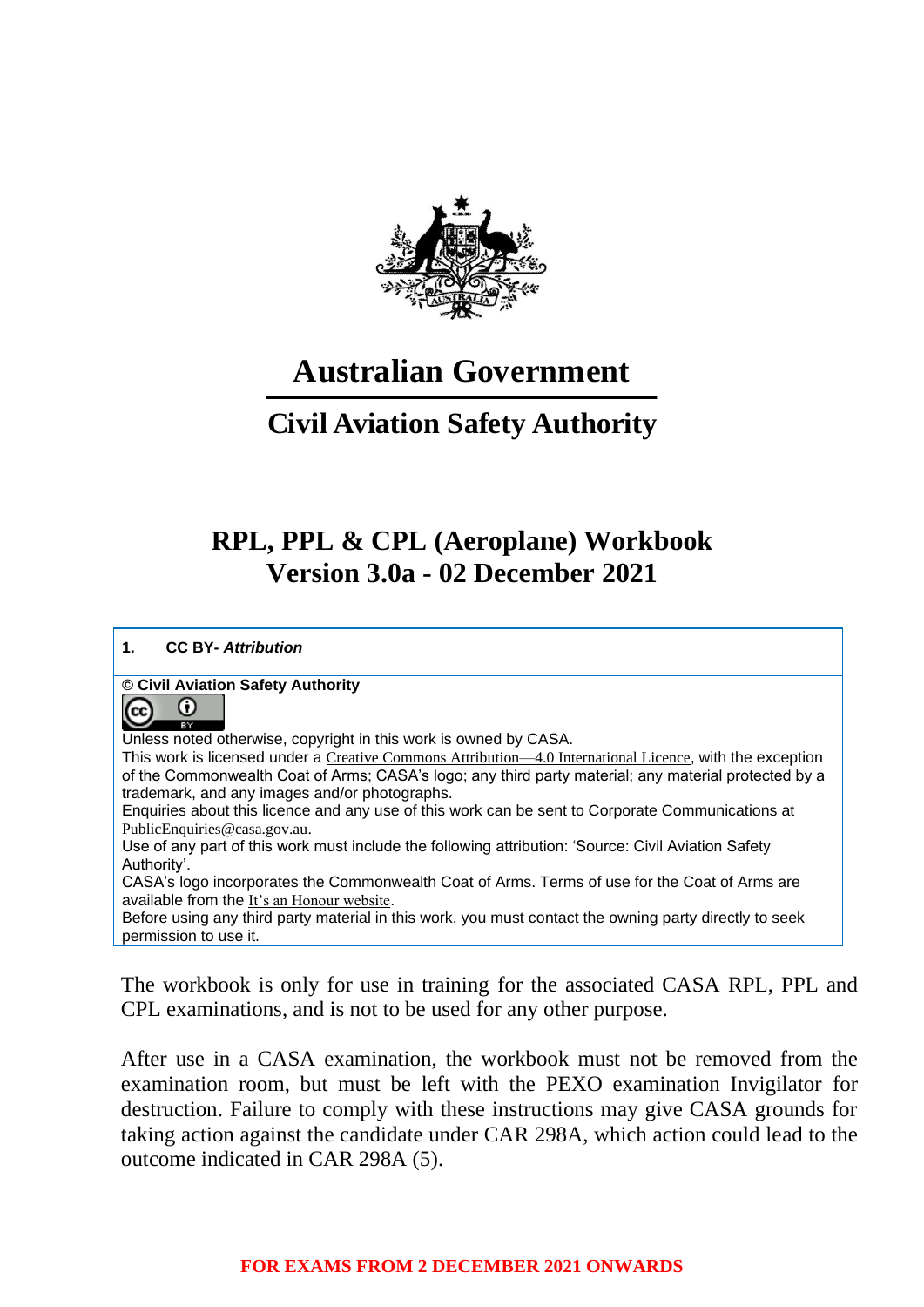## **TABLE OF CONTENTS**

| <b>CONTENTS</b>                                          | <b>PAGE</b> |
|----------------------------------------------------------|-------------|
| Significant changes                                      | 3           |
| Figs 1/2 – Aerodrome Markers/Markings                    | 4           |
| Fig 3 - Take-off Weight Chart                            | 5           |
| Fig 4 – Landing Distance Chart                           | 6           |
| Fig $5 -$ Take-off Weight Chart                          | 7           |
| Fig $6$ – Landing Chart                                  | 8           |
| <b>ALPHA</b>                                             |             |
| Loading System Alpha: Instructions                       | 9           |
| Fig 7 – Loading System Alpha                             | 10          |
| <b>BRAVO</b>                                             |             |
| Loading System Bravo: Instructions                       | 11          |
| Fig 8 – Loading System Bravo                             | 12          |
| <b>CHARLIE</b>                                           |             |
| Loading System Charlie: Instructions                     | 13          |
| Loading System Charlie: Index Units                      | 14          |
| Fig 9 – Loading System Charlie                           | 15          |
| <b>ECHO</b>                                              |             |
| Loading System Echo: Instructions                        | 16          |
| Loading System Echo: Instructions (continued)            | 17          |
| Fig 10 – Loading System Echo: Index Units                | 18          |
| Fig 11 – Loading System Echo: Centre of Gravity Envelope | 19          |
| Fig 12 – Take-off Weight Chart: Aircraft Echo            | 20          |
| Fig 13 – Landing Weight Chart: Aircraft Echo             | 21          |
| Scribble page                                            | 22          |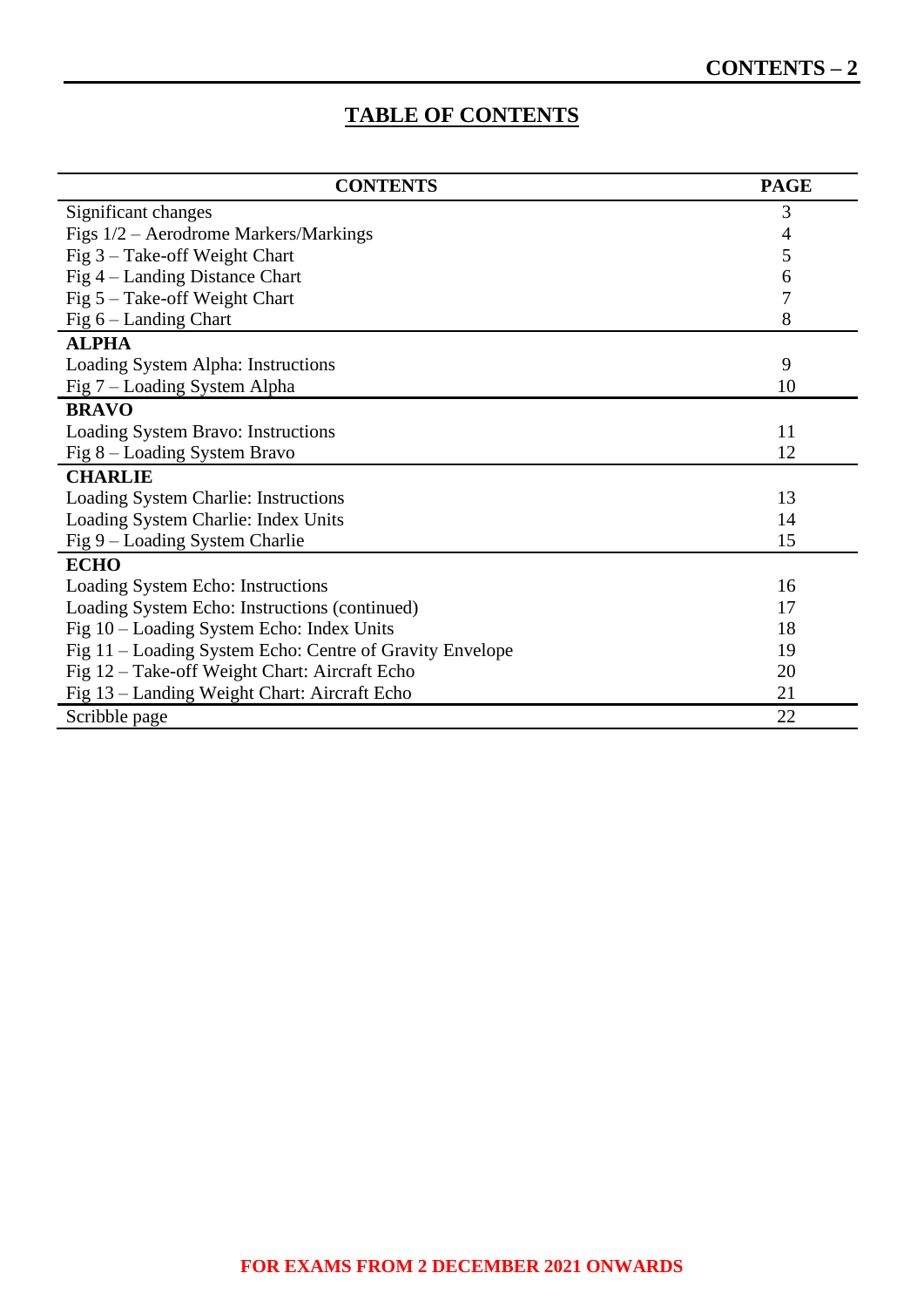#### **Changes from version 2 introduced with this version include:**

- 1. The introduction of cross-wind limits for take-off and landing charts.
- 2. A change of fuel policy to reflect CASR Part 91 or CASR Part 135 requirements.
- 3. The specific gravity for AVGAS of 0.72 kg/litre is used for all loading systems.

#### **Fuel policy information**

The fuel policy for RPLA and PPLA exams will be in accordance with CASR Part 91 MOS, Chapter 19, Table 19.02 for **Aeroplane with MTOW < 5 700 kg (piston engine or turboprop)** under VFR by day.

For CPL-A exams, CFPA in particular, the fuel requirements will be carried in accordance with either:

- CASR Part 91 MOS, Chapter 19, table 19.02 for **Aeroplane with MTOW < 5 700 kg (piston engine or turboprop)** under VFR by day; or
- CASR Part 135 MOS, Chapter 7.

Each question involving fuel policy decisions will clearly state whether the flight is conducted as a CASR Part 91 or Part 135 operation.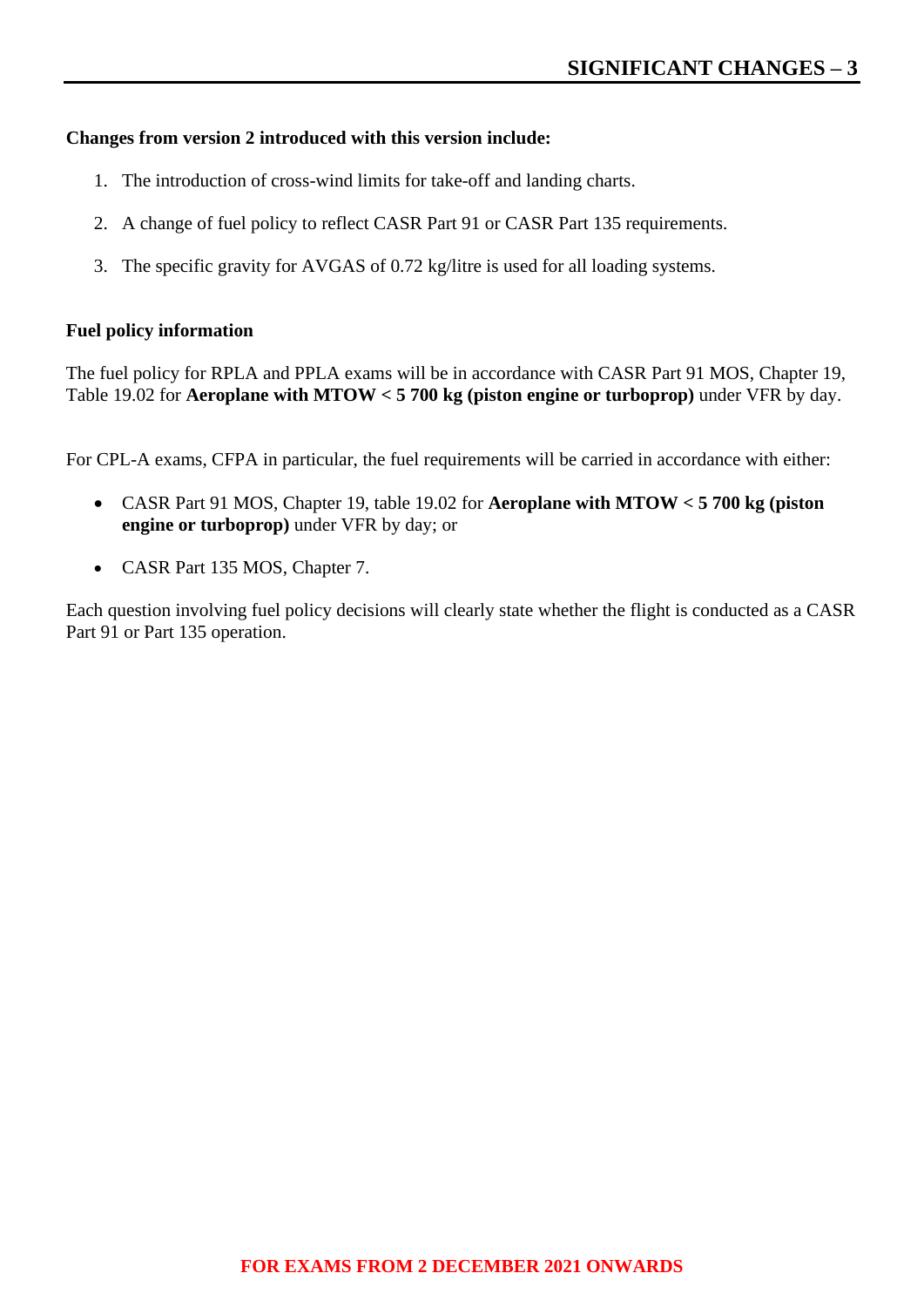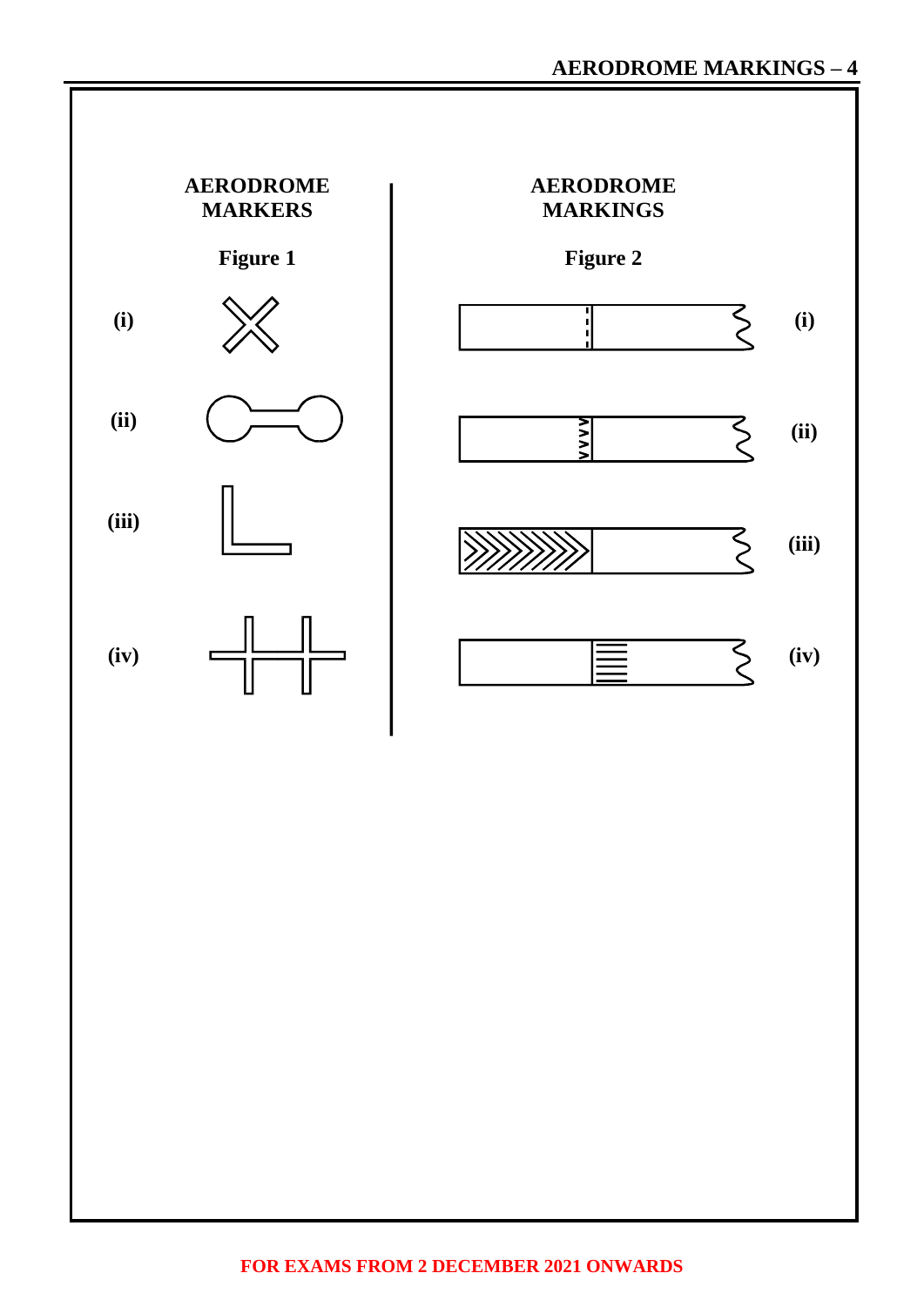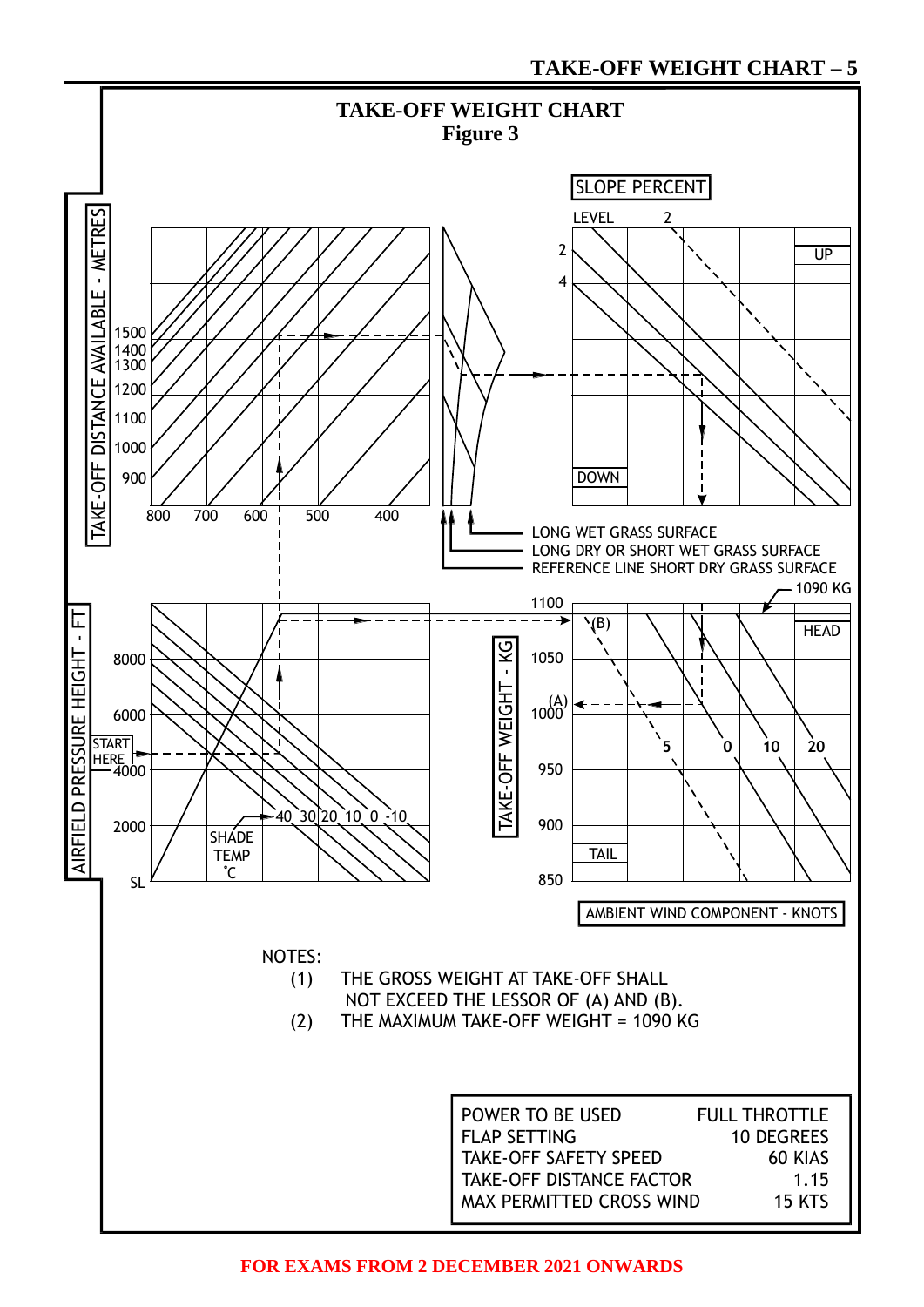

**FOR EXAMS FROM 2 DECEMBER 2021 ONWARDS**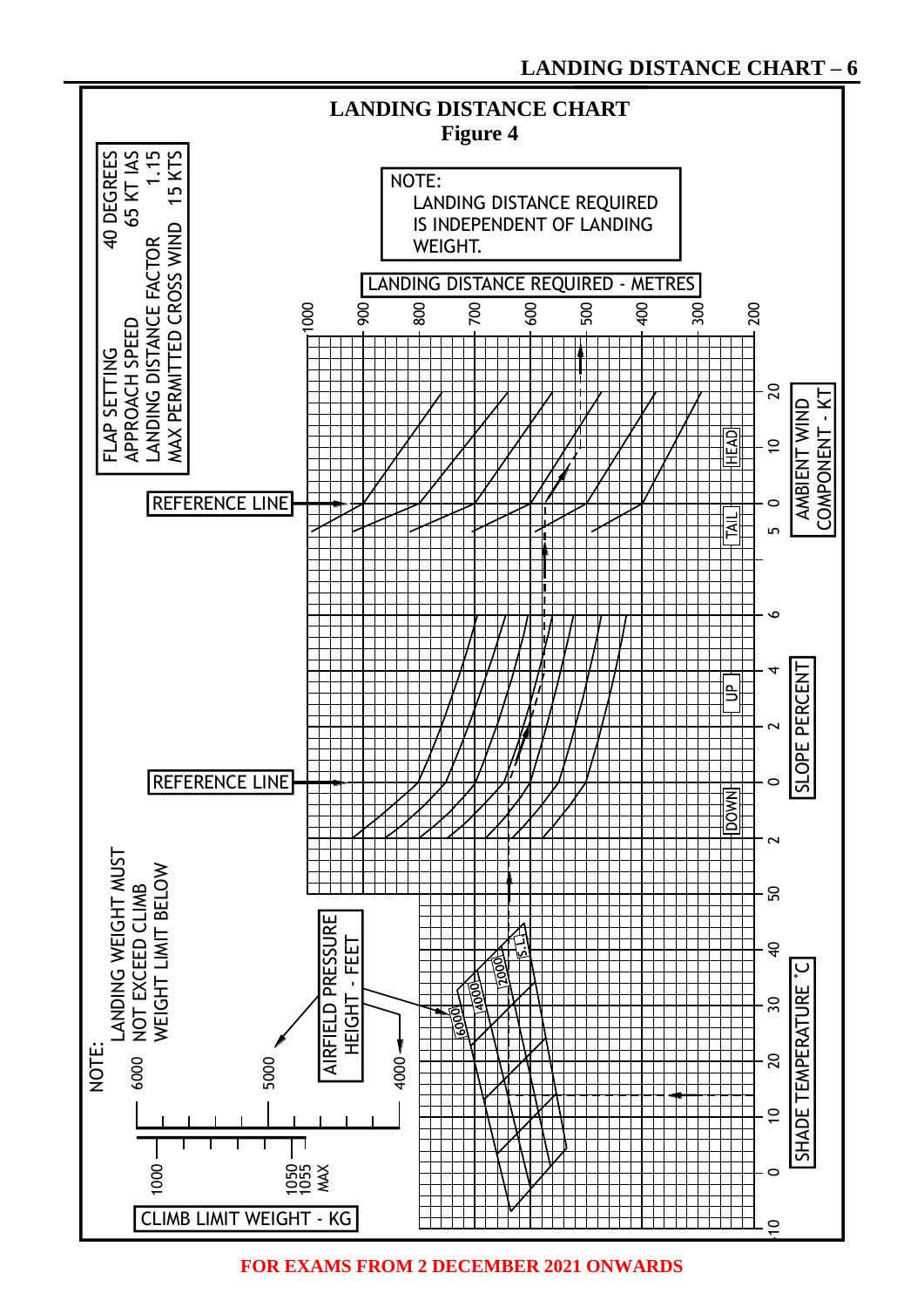#### **TAKE-OFF WEIGHT CHART – 7**

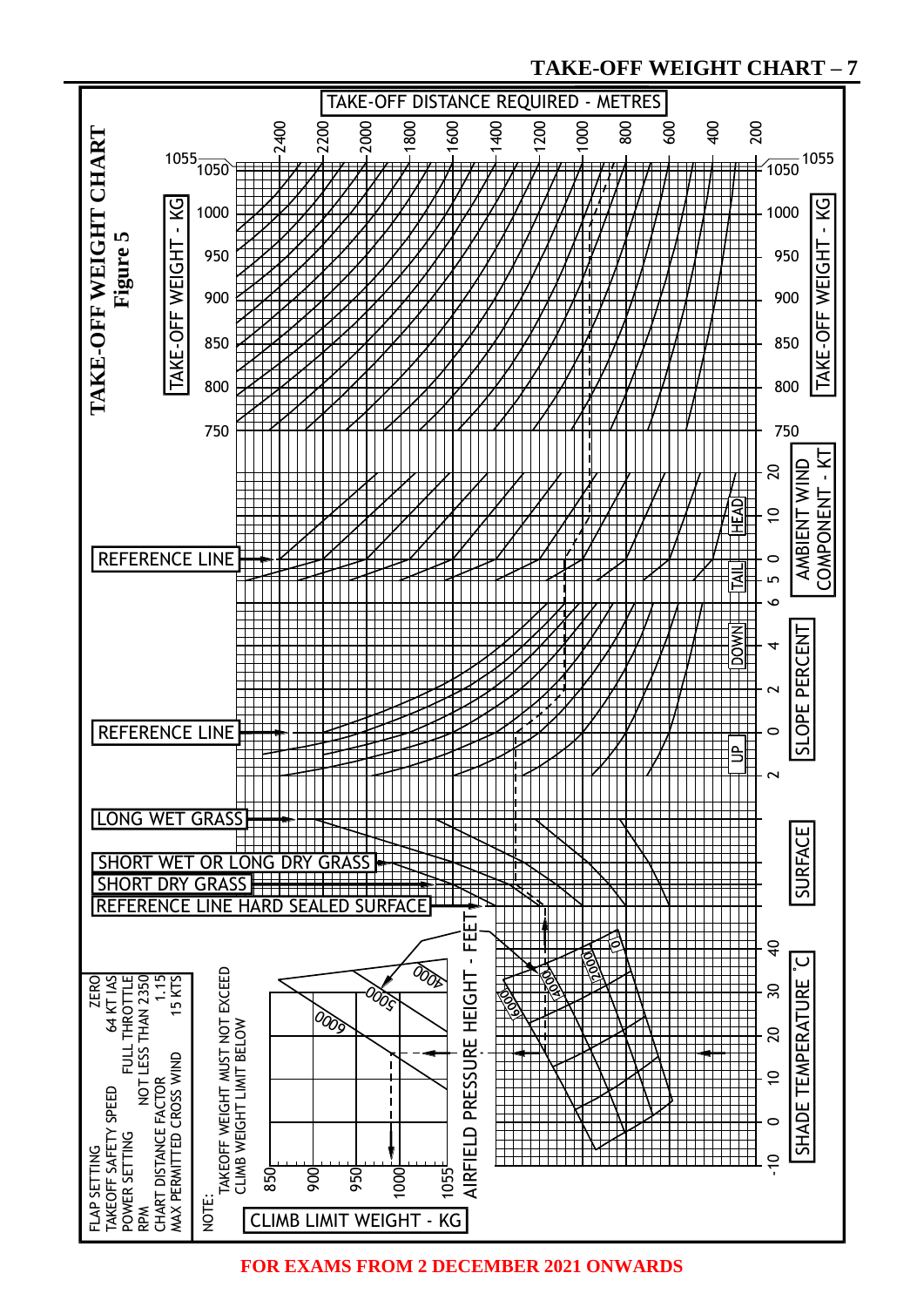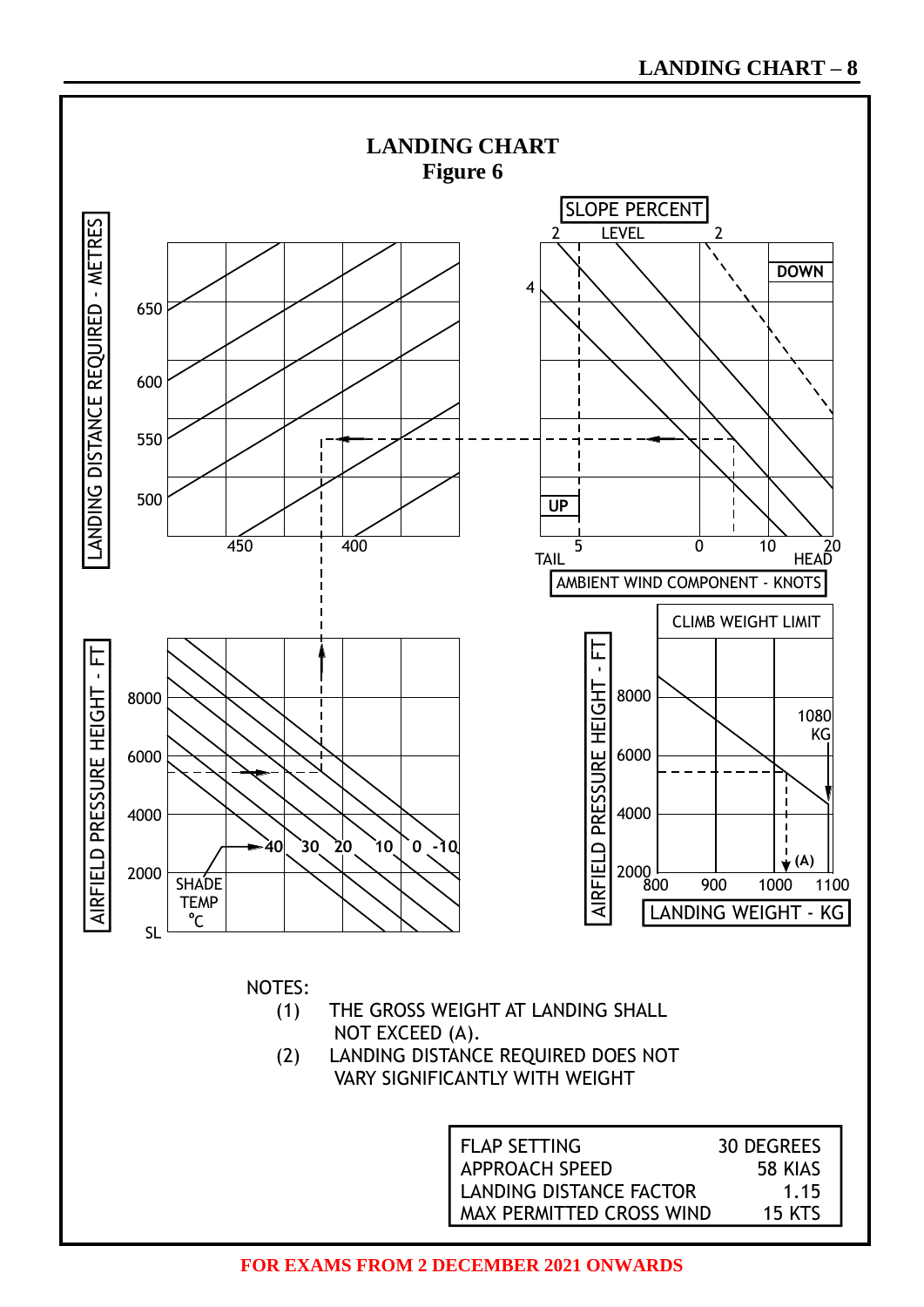## **LOADING SYSTEM ALPHA CONFIGURATION: 6/7 SEATS**

## **INSTRUCTIONS FOR USE OF LOADING SYSTEM**

- 1 Obtain Basic Empty Weight and Index Units from current Section of 6.2 of Flight Manual.
- 2 Mark Basic Empty Weight Index Units on top scale. Enter Basic Empty Weight at top of righthand column.
- 3 Enter weights of load items required for flight in appropriate squares of right-hand column. Maximum weights for load items are indicated on Index Unit scales.
- 4 Total weights in right-hand column to obtain Zero Fuel Weight and Take-Off Weight. \*\*
- 5 Draw horizontal lines on CG Envelope graph corresponding to Zero Fuel Weight and Take-Off Weight.
- 6 Draw a line vertically down from point marked on Basic Empty Weight Index Units scale to first load item scale. \* Move to the left or right on this load item index scale as per arrow directions, and mark point as appropriate to the load indicated in the right-hand column. (e.g. 154 KG load @ 77 KG/div. = 2 div.).
- 7 Draw a line vertically down from the point marked on the first load item index scale to the second load item index scale and continue as per  $*$  above. Continue down the scales to "Rear Baggage". Draw a line vertically from the "Rear Baggage" point down to intersect the Zero Fuel Weight line and Take-Off Weight line previously marked on the CG envelope graph.
- 8 The two intersection points as per 7, above must not exceed the boundaries of the CG envelope graph. If they do, re-organise the load in the aircraft and start again with steps 3 to 7.

#### **\*\* DO NOT EXCEED MAXIMUM TAKE-OFF WEIGHT AS SHOWN ON CG ENVELOPE DIAGRAM OF THIS LOADING SYSTEM**.

**\_\_\_\_\_\_\_\_\_\_\_\_\_\_\_\_\_\_\_\_\_\_\_\_\_\_\_\_\_\_\_\_\_\_\_\_\_\_\_\_\_\_\_\_\_\_\_\_\_\_\_\_\_**

| <b>EXAMPLE:</b>           |                                                |
|---------------------------|------------------------------------------------|
| <b>Basic Empty Weight</b> | 1050 KG                                        |
| Empty Index units         | $-260$                                         |
| Row 1                     | $150$ KG $(2$ persons)                         |
| Row 2 (forward facing)    | $160$ KG $(2$ persons)                         |
| Row 3                     | $120$ KG $(2$ persons)                         |
| Nose baggage              | 40 KG ----------------- Zero Fuel Wt = 1520 KG |
| Rear baggage              | Nil                                            |
| Fuel                      | 113 KG ----------------- Take-Off Wt = 1633 KG |
|                           |                                                |

**Note:** Basic Empty Weight includes unusable fuel and full oil.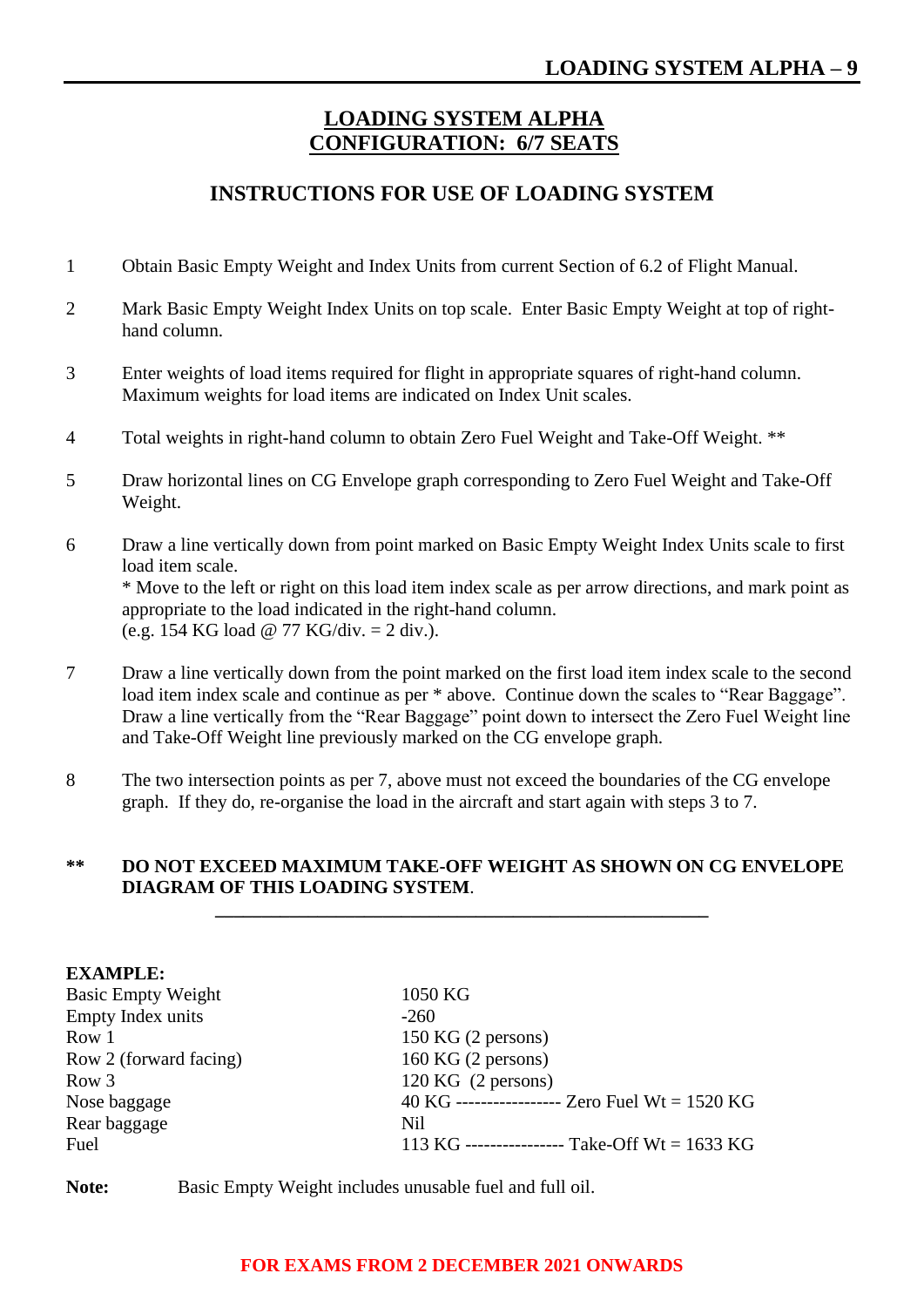

**FOR EXAMS FROM 2 DECEMBER 2021 ONWARDS**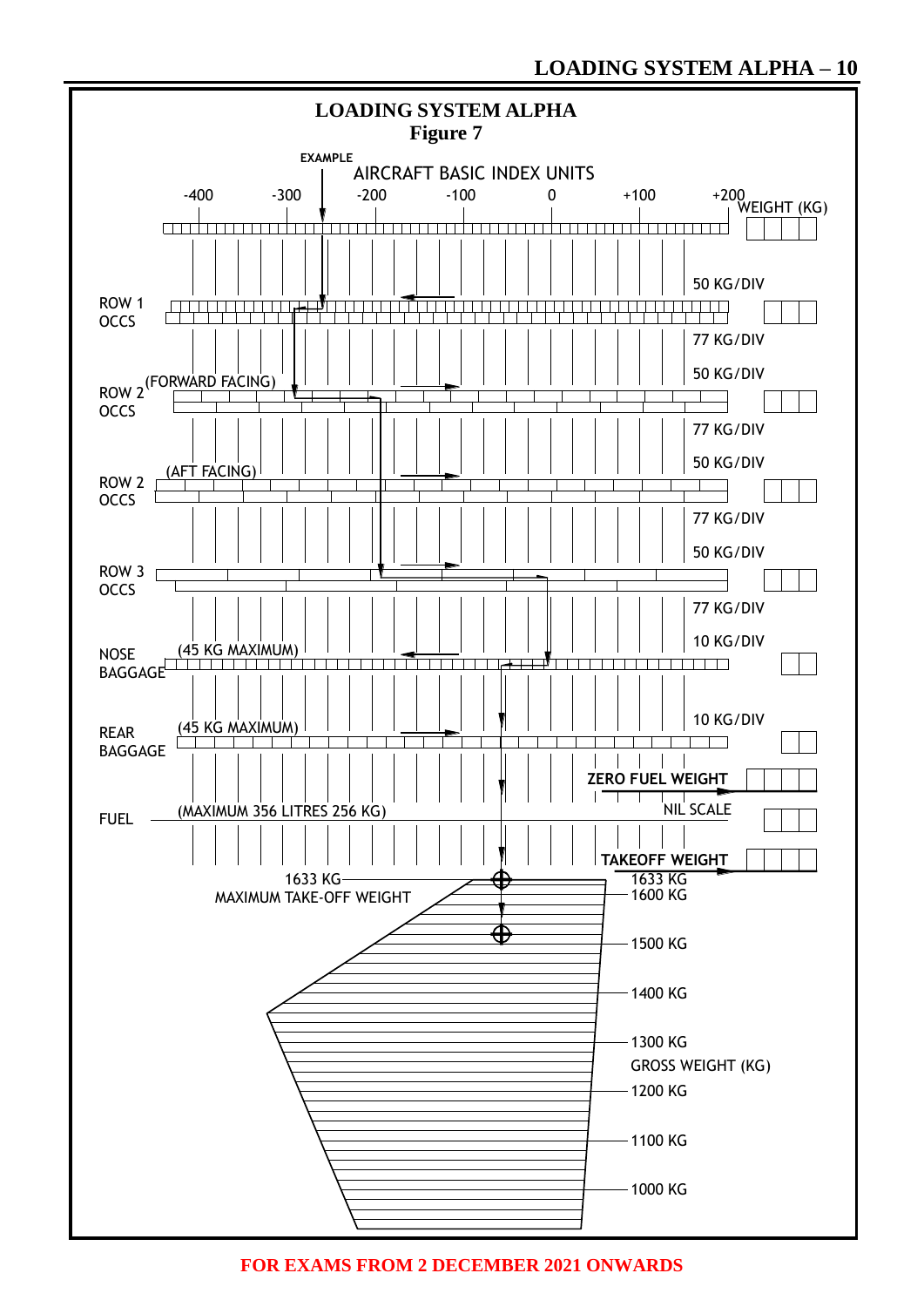## **LOADING SYSTEM BRAVO CONFIGURATION: 4 SEATS**

### **INSTRUCTIONS FOR USE OF LOADING SYSTEM**

To check the loading of the aircraft before take-off, calculate the total weight and total moments as shown in the example below.

Plot the total weight and moment on the "Centre of Gravity Envelope" chart, and if the intersection point is within the envelope, the loading is acceptable.

#### **AIRCRAFT LIMITATIONS**

| Maximum take-off weight<br>Normal category:<br>Utility category: | 1000 KG / 2200 lbs<br>841 KG / 1850 lbs |
|------------------------------------------------------------------|-----------------------------------------|
| Maximum cargo compartment:                                       | 154 KG / 339 lbs                        |
| Maximum baggage compartment:                                     | 54 KG / 120 lbs                         |

#### **Notes:**

- 1 The aircraft is fitted with standard tanks (37 US Gallons at 6 lbs / gallon)
- 2 Empty weight includes unusable fuel and undrainable oil<br>3 Obtain Moment / 1000 inch pounds from the loading grap
- Obtain Moment / 1000 inch pounds from the loading graph

|                         | <b>WEIGHT (LBS)</b> | $ARM$ (IN) | <b>MOMENT/1000 IN LB</b> |
|-------------------------|---------------------|------------|--------------------------|
| Empty weight            | 1260                | 80         | 100.80                   |
| Oil                     | 15                  | 32         | .48                      |
| Pilot & Co-Pilot        | 320                 | 91         | 29.12                    |
| Cargo compartment       | 80                  | 115        | 9.20                     |
| Rear seat passengers    | 250                 | 126        | 31.50                    |
| Baggage                 | 25                  | 151        | 3.78                     |
| <b>Zero Fuel Weight</b> | 1950                |            | 174.88                   |
| Fuel (140 litres)       | 221                 | 91         | 20.11                    |
| <b>Take-Off Weight</b>  | 2171                |            | 194.99                   |

**\_\_\_\_\_\_\_\_\_\_\_\_\_\_\_\_\_\_\_\_\_\_\_\_\_\_\_\_\_\_\_\_\_\_\_\_\_\_\_\_\_\_\_\_\_\_\_\_\_\_\_\_\_**

#### **EXAMPLE:**

#### **Check CG is within the envelope at both ZFW and Take-off weight**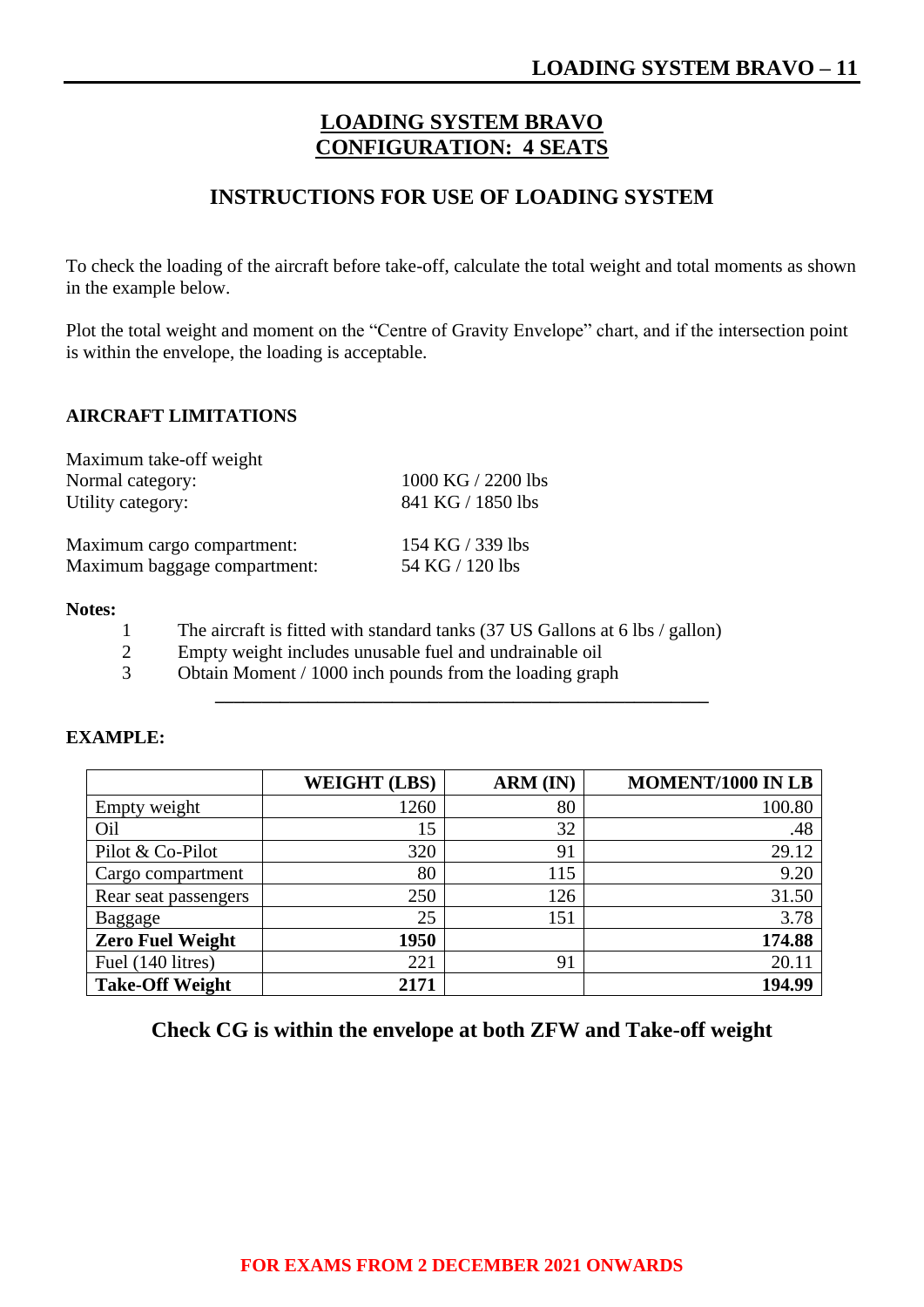

**FOR EXAMS FROM 2 DECEMBER 2021 ONWARDS**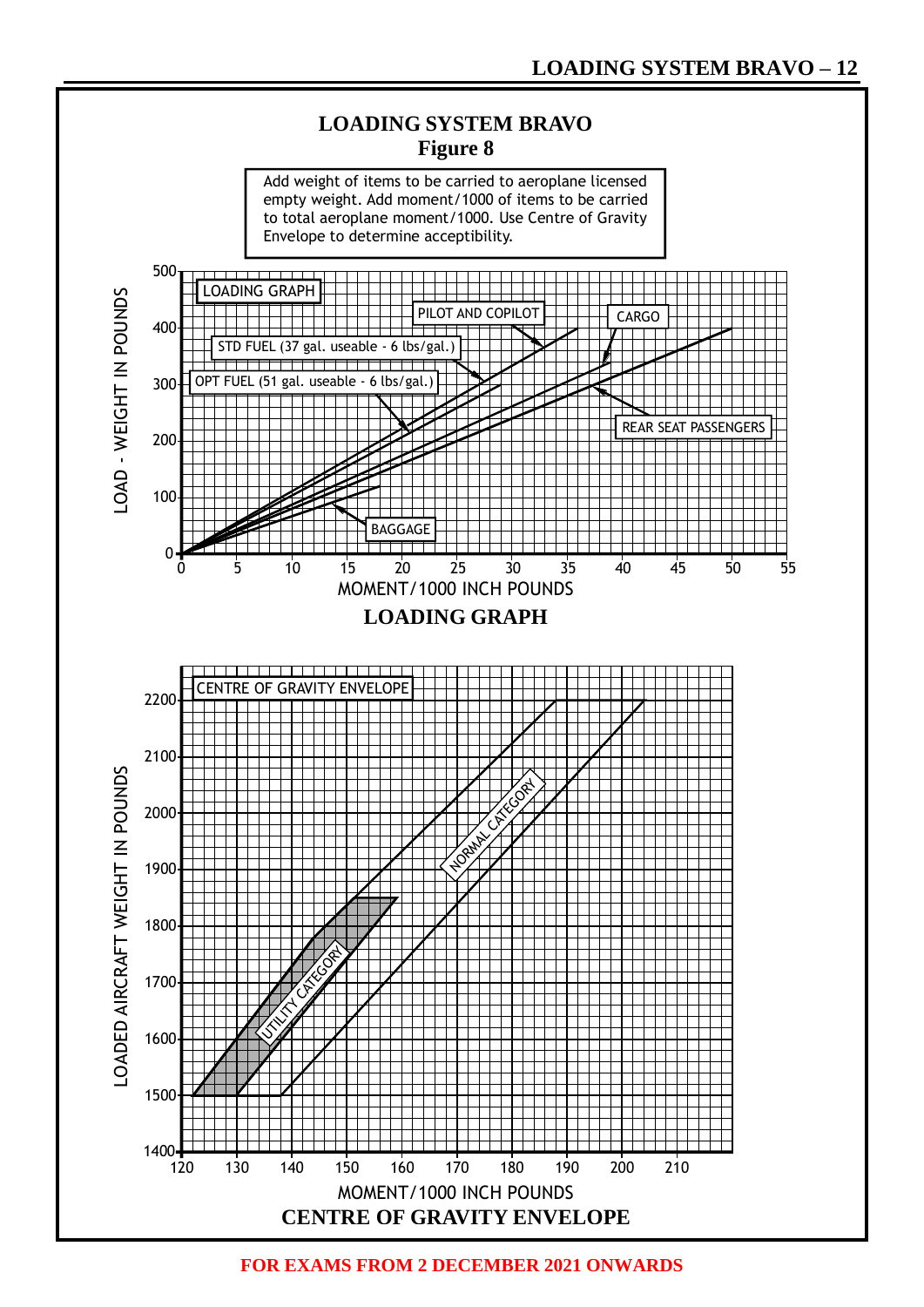## **LOADING SYSTEM CHARLIE CONFIGURATION: 4 SEATS**

#### **INSTRUCTIONS FOR USE OF LOADING SYSTEM**

To check the loading of the aircraft before take-off, carry out a summation of weight and index units as shown in the example below. Check the centre of gravity of the aircraft at Zero Fuel Weight and Take-Off Weight by use of the formula:

 $CG (mm$  aft of datum $) =$  Index unit x 100 **Example 2018** Service Structure of the Weight

The CG must be within the envelope given at all times.

#### **AIRCRAFT LIMITATIONS**

| Maximum take-off weight              |         |
|--------------------------------------|---------|
| Normal category:                     | 1115 KG |
| Utility category:                    | 925 KG  |
| Maximum baggage compartment baggage: | 122 KG  |

#### **Notes:**

- 1 Aircraft empty weight includes unusable fuel and undrainable oil
- 2 All arms are in mm aft of datum
- $3 \t1$  index unit = 100 KG mm

#### **EXAMPLE:**

| KG     | IU       |
|--------|----------|
| 687    | 19,522   |
| 7      | 86.1     |
| 140    | 3,850    |
| 160    | 5,760    |
| 20     | 842      |
| 1014   | 30,060.1 |
| 100.8  | 2,973.6  |
| 1114.8 | 33,033.7 |
|        |          |

**\_\_\_\_\_\_\_\_\_\_\_\_\_\_\_\_\_\_\_\_\_\_\_\_\_\_\_\_\_\_\_\_\_\_\_\_\_\_\_\_\_\_\_\_\_\_\_\_\_\_\_\_\_**

| CG check |  | At Zero Fuel Weight = $(30,060.1 \times 100) / 1014 = 2964.51$ mm OK |  |
|----------|--|----------------------------------------------------------------------|--|
|----------|--|----------------------------------------------------------------------|--|

2. At Take-Off Weight = (33,033.7 x 100) / 1114.8 = 2963.20 mm OK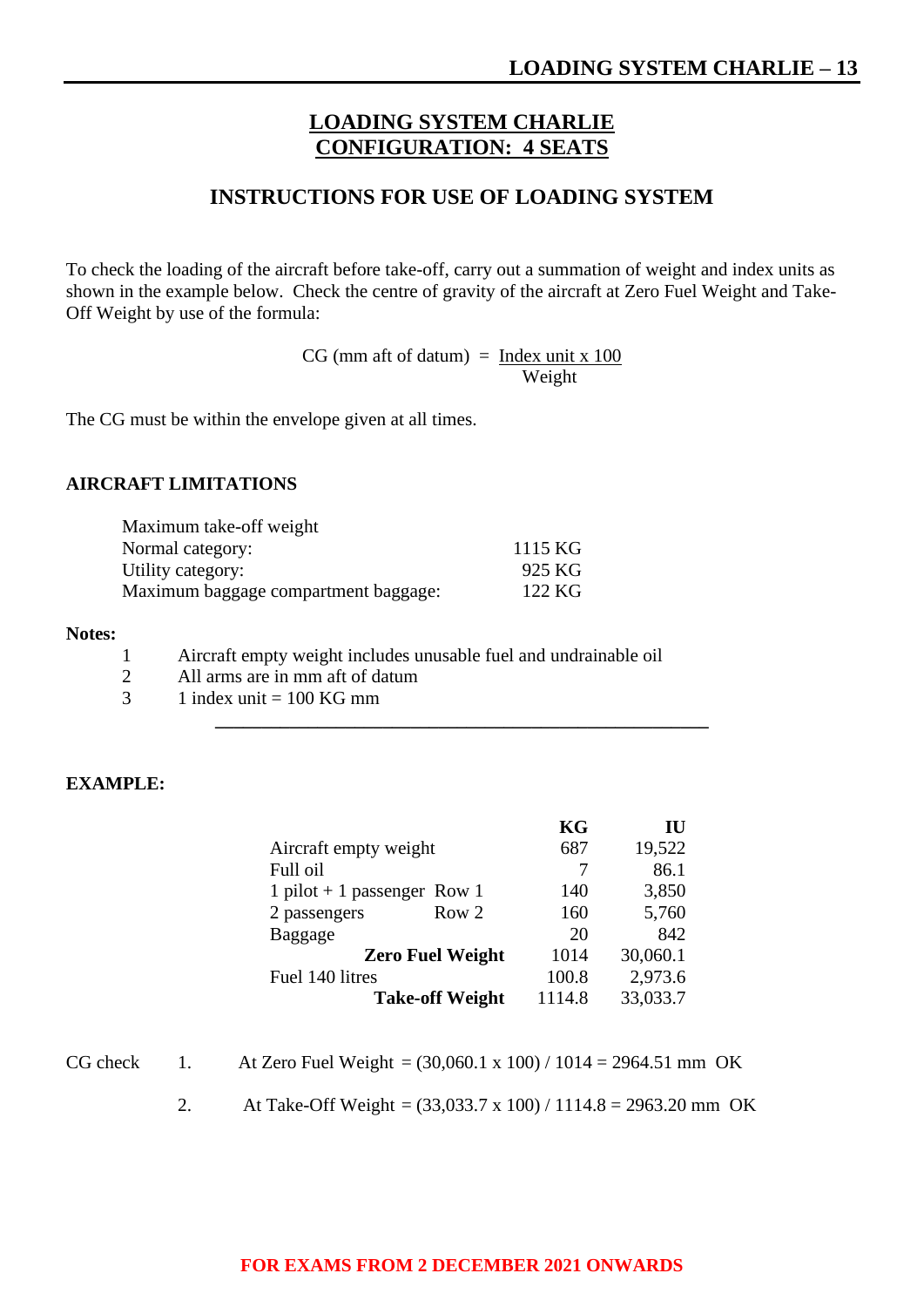## **LOADING SYSTEM CHARLIE**

### **INDEX UNITS**

|               | <b>Fuel @ 0.72</b> | <b>ARM: 2950</b>   | <b>BAGGAGE</b> | <b>ARM: 4210</b>   |
|---------------|--------------------|--------------------|----------------|--------------------|
| <b>Litres</b> | KG                 | <b>Index Units</b> | KG             | <b>Index Units</b> |
| 20            | 14.40              | 424.80             | 10             | 421                |
| 40            | 28.80              | 849.60             | 20             | 842                |
| 60            | 43.20              | 1,274.40           | 30             | 1,263              |
| 80            | 57.00              | 1,699.20           | 40             | 1,684              |
| 100           | 72.00              | 2,124.00           | 50             | 2,105              |
| 120           | 86.40              | 2,548.80           | 60             | 2,526              |
| 140           | 100.80             | 2,973.60           | 70             | 2,947              |
| 160           | 115.20             | 3,398.40           | 80             | 3,368              |
| 180           | 129.60             | 3,823.20           | 90             | 3,789              |
| 200           | 144.00             | 4,248.00           | 100            | 4,210              |
| 216           | 155.52             | 4,587.84           | 110            | 4,631              |
|               |                    |                    | 122            | 5,136              |

### **OCCUPANTS**

|    | <b>ROW1</b> | $\bf{ROW}$ 2     |
|----|-------------|------------------|
| KG | ARM: 2750   | <b>ARM: 3600</b> |
| 40 | 1,100       | 1,440            |
| 45 | 1,237       | 1,620            |
| 50 | 1,375       | 1,800            |
| 55 | 1,512       | 1,980            |
| 60 | 1,650       | 2,160            |
| 65 | 1,786       | 2,340            |
| 70 | 1,925       | 2,520            |
| 75 | 2,062       | 2,700            |
| 80 | 2,200       | 2,880            |
| 85 | 2,338       | 3,060            |
| 90 | 2,475       | 3,240            |

## **OIL ARM: 1230**

| <b>US Quarts</b> | <b>LITRES</b> | KG  | <b>INDEX UNITS</b> |
|------------------|---------------|-----|--------------------|
|                  | 5.7           | 5.0 |                    |
|                  | 6.6           | 6.0 | 74                 |
|                  | 7.6           | 7.0 | 86                 |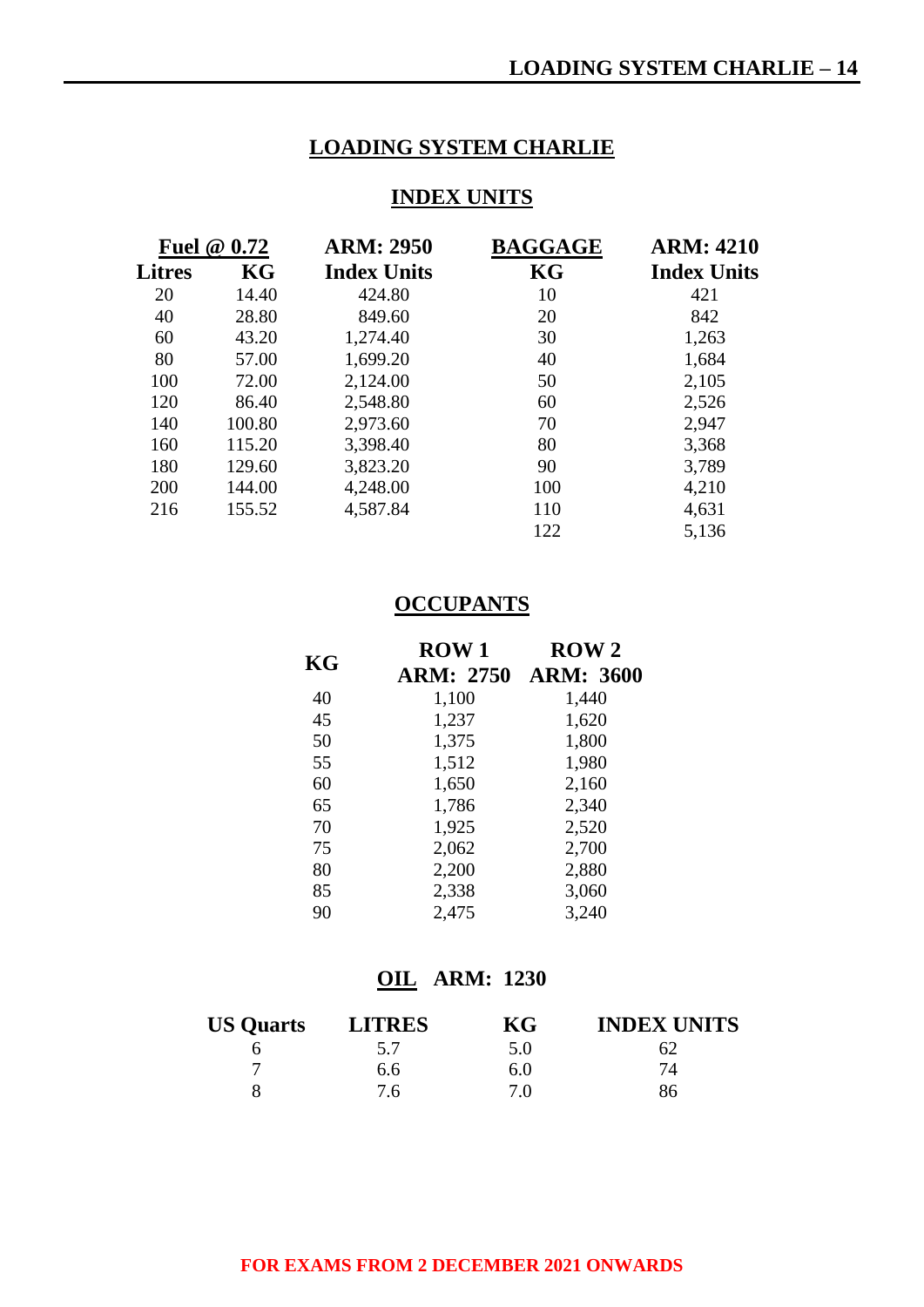



**CONVERSION FACTORS**

1 inch = 25.4 mm

1 foot = 0.305 metre

1 lb =  $0.454$  KG

1 Imp gal = 1.201 US gal = 4.546 litres

AVGAS Specific Gravity = 0.72 Kg/Litre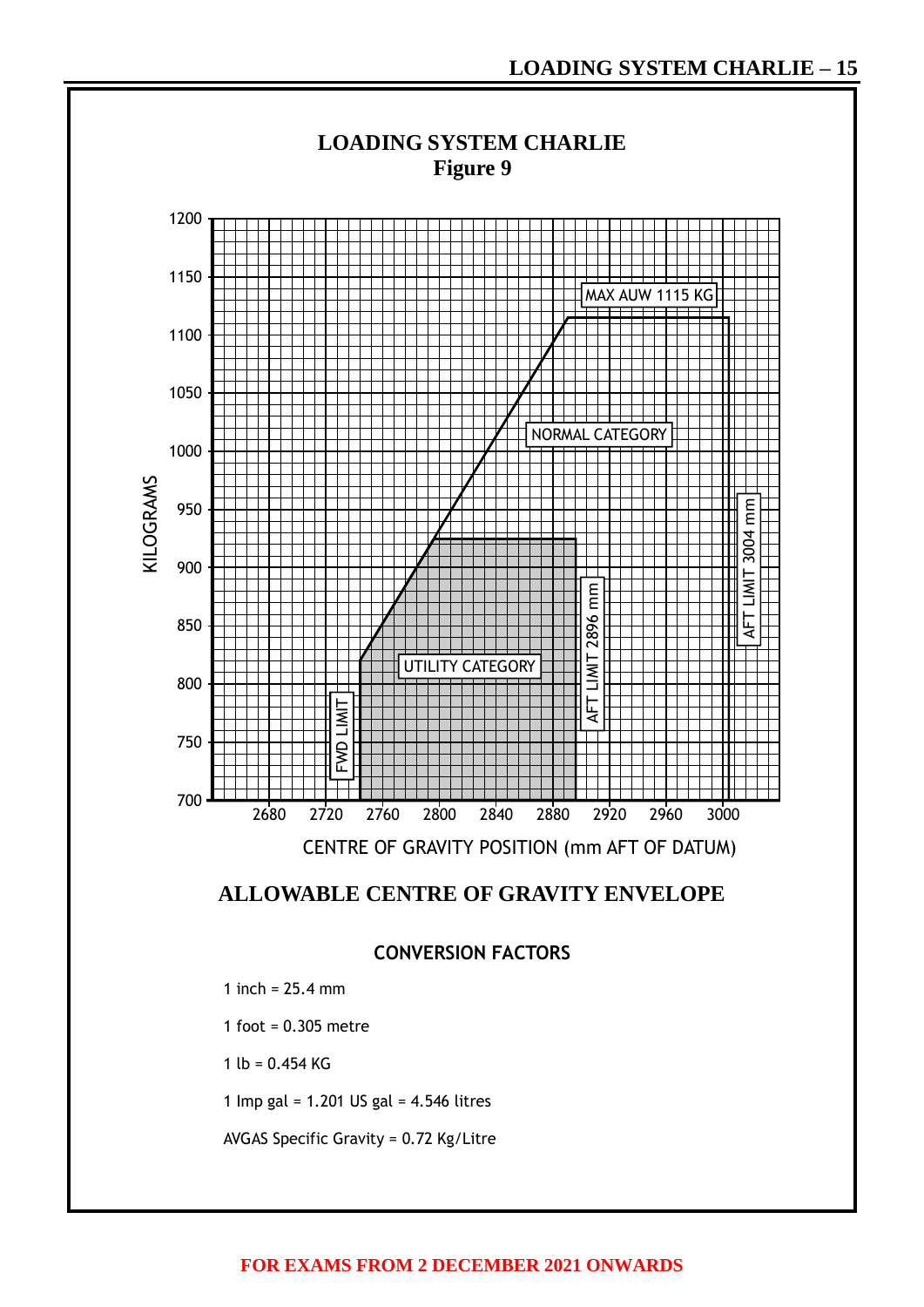## **LOADING SYSTEM ECHO CONFIGURATION: 6 SEATS**

### **INSTRUCTIONS FOR USE OF LOADING SYSTEM**

- 1 Moment Index chart (Figure 10, page 18) may be used to determine the balance of the aeroplane. Locate the weight (in KG) of a particular load item on the vertical scale and move horizontally to the line representing the location of that item. From that point drop vertically to read off the Moment Index for that item.
- 2 Obtain the aeroplane basic empty weight and index units from the examination question. Add up the required total weight (Gross Weight) of the aeroplane and the corresponding Total Moment Index.
- 3 Refer to the Centre of Gravity chart (Figure 11, page 19). Locate the Gross Weight of the loaded aeroplane (in KG) on the vertical scale and move horizontally to meet the vertical line representing the Total Moment Index of the loaded aeroplane. If the point of intersection, which represents the Centre of Gravity, falls in the shaded area, the aeroplane is correctly loaded.

**Note:** The Centre of Gravity must lie in the shaded area at ALL stages of flight.

| <b>Weight Limitations:</b>    | Maximum Take-off Weight                              | 2950 KG                           |
|-------------------------------|------------------------------------------------------|-----------------------------------|
|                               | Maximum Landing Weight                               | 2725 KG                           |
|                               | Maximum Zero Fuel Weight                             | 2630 KG                           |
|                               |                                                      |                                   |
| <b>Balance Data:</b>          | The Mean Aerodynamic Chord (MAC) data is as follows: |                                   |
|                               | Length of chord                                      | 1900 mm                           |
|                               | Location of leading edge                             | 2190 mm aft of datum              |
|                               | Centre of Gravity range is a follows:                |                                   |
|                               | 2400 mm to 2680 mm at 2360 KG or less                |                                   |
|                               | 2560 mm to 2680 mm at 2950 KG                        |                                   |
|                               | Linear variation between the points given            |                                   |
| <b>Loading Data:</b>          |                                                      |                                   |
| Location                      | <b>Maximum Permissible Load</b>                      | <b>Load Arm (mm Aft of Datum)</b> |
| <b>Seating:</b>               |                                                      |                                   |
| Row 1 (Seats $1 \& 2$ )       | $Pilot + 1$ Passenger                                | 2290                              |
| Row 2 (Seats $3 \& 4$ )       | 2 Passengers                                         | 3300                              |
| Row 3 (Seats $5 & 6$ )        | 2 Passengers                                         | 4300                              |
| Cargo & Baggage               |                                                      |                                   |
| <b>Compartments (Compts):</b> |                                                      |                                   |
| Forward Compt                 | 55 KG                                                | 500                               |
| Left wing Compt               | 55 KG                                                | 3550                              |
| <b>Right wing Compt</b>       | 55 KG                                                | 3550                              |
| <b>Rear Compt</b>             | 155 KG                                               | 5000                              |
| Floor loading intensity       | (All Compts) $450 \text{ KG/m}^2$                    |                                   |
| <b>Fuel:</b>                  |                                                      |                                   |
| Left main tank                | 50 gal                                               | 1780                              |
| Right main tank               | $50$ gal                                             | 1780                              |
| Left auxiliary tank           | 40 gal                                               | 2800                              |
| Right auxiliary tank          | 40 gal                                               | 2800                              |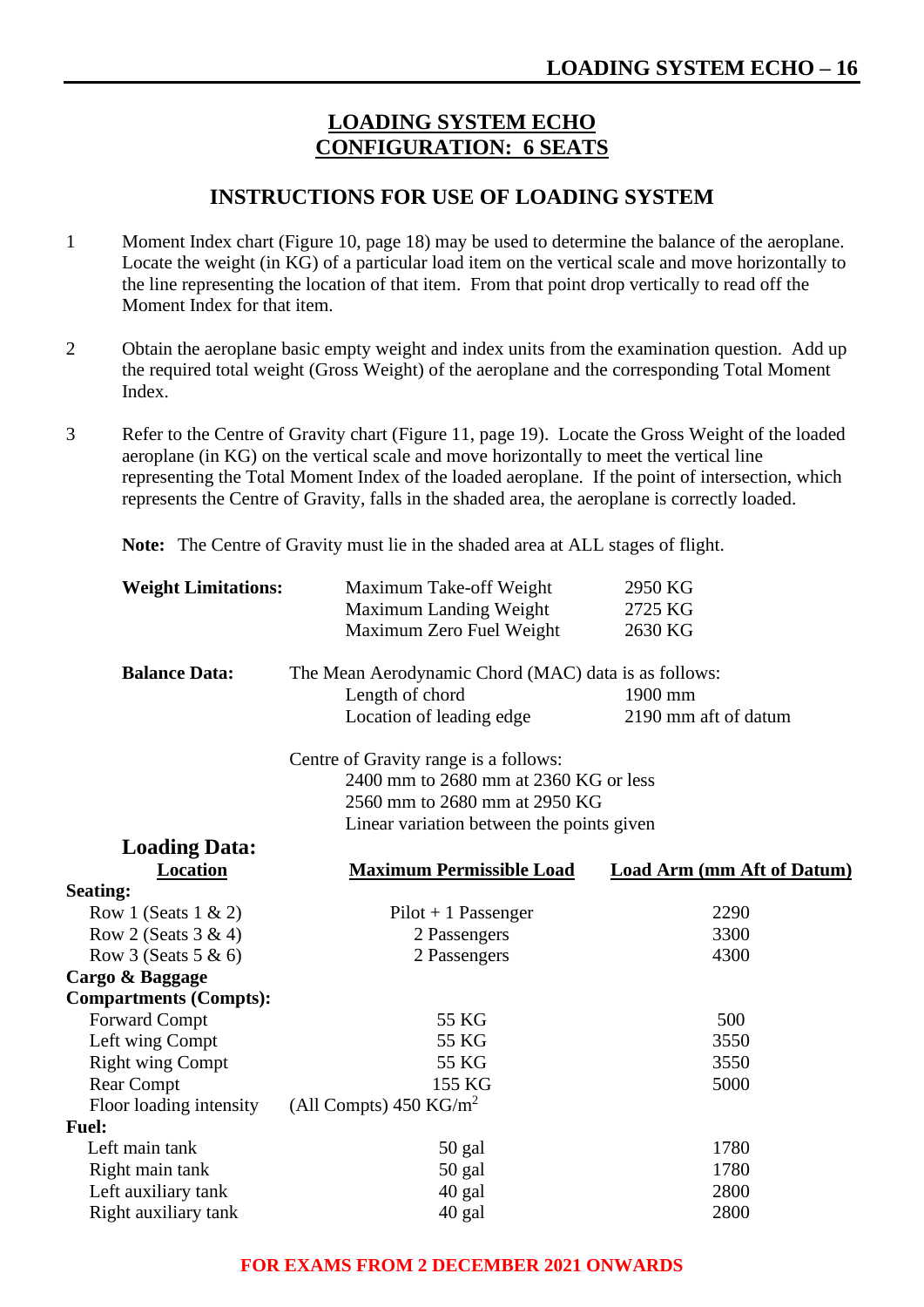### **LOADING SYSTEM ECHO** (continued)

**Note:** All passenger seats weigh 5 KG each and may be removed to permit the carriage of additional cargo or baggage in the cabin.

The maximum permissible load in the area otherwise occupied by a passenger seat is 82 KG.

If a passenger seat is removed, adjust the empty weight and empty moment.

#### **EXAMPLE:**

|                              | WEIGHT | <b>MOMENT INDEX</b>  |
|------------------------------|--------|----------------------|
|                              | (KG)   | (Refer to Figure 10) |
| Aeroplane Basic Empty Weight | 1970   | 478.0                |
| Row 1 (2 passengers)         | 150    | 34.0                 |
| Row 2 (2 passengers)         | 140    | 46.3                 |
| Row 3 (2 passengers)         | 130    | 56.0                 |
| Rear compartment             | 100    | 50.0                 |
| <b>Zero Fuel Weight</b>      | 2490   | 664.3                |
| Fuel in Main tanks           | 200    | 35.5                 |
| <b>Take-off Weight</b>       | 2690   | 699.8                |
| Fuel Burn-off                | 80     | 14.3                 |
| <b>Landing Weight</b>        | 2610   | 685.5                |

Refer to the Centre of Gravity Chart (Figure 11, page 19) to assess whether the horizontal line from the "Gross Weight" in question intersects the vertical line from its corresponding Total Moment Index in the shaded area.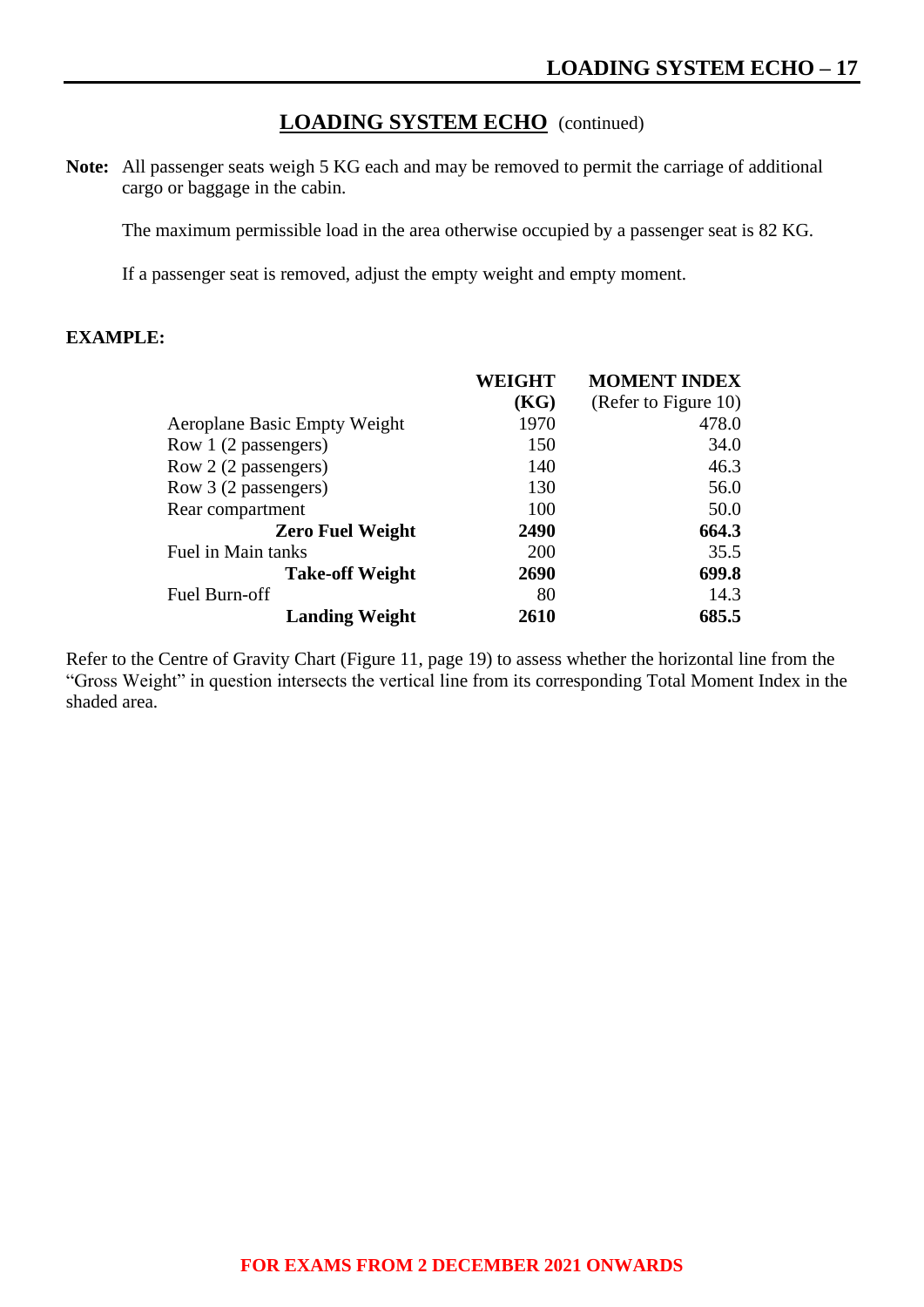

**FOR EXAMS FROM 2 DECEMBER 2021 ONWARDS**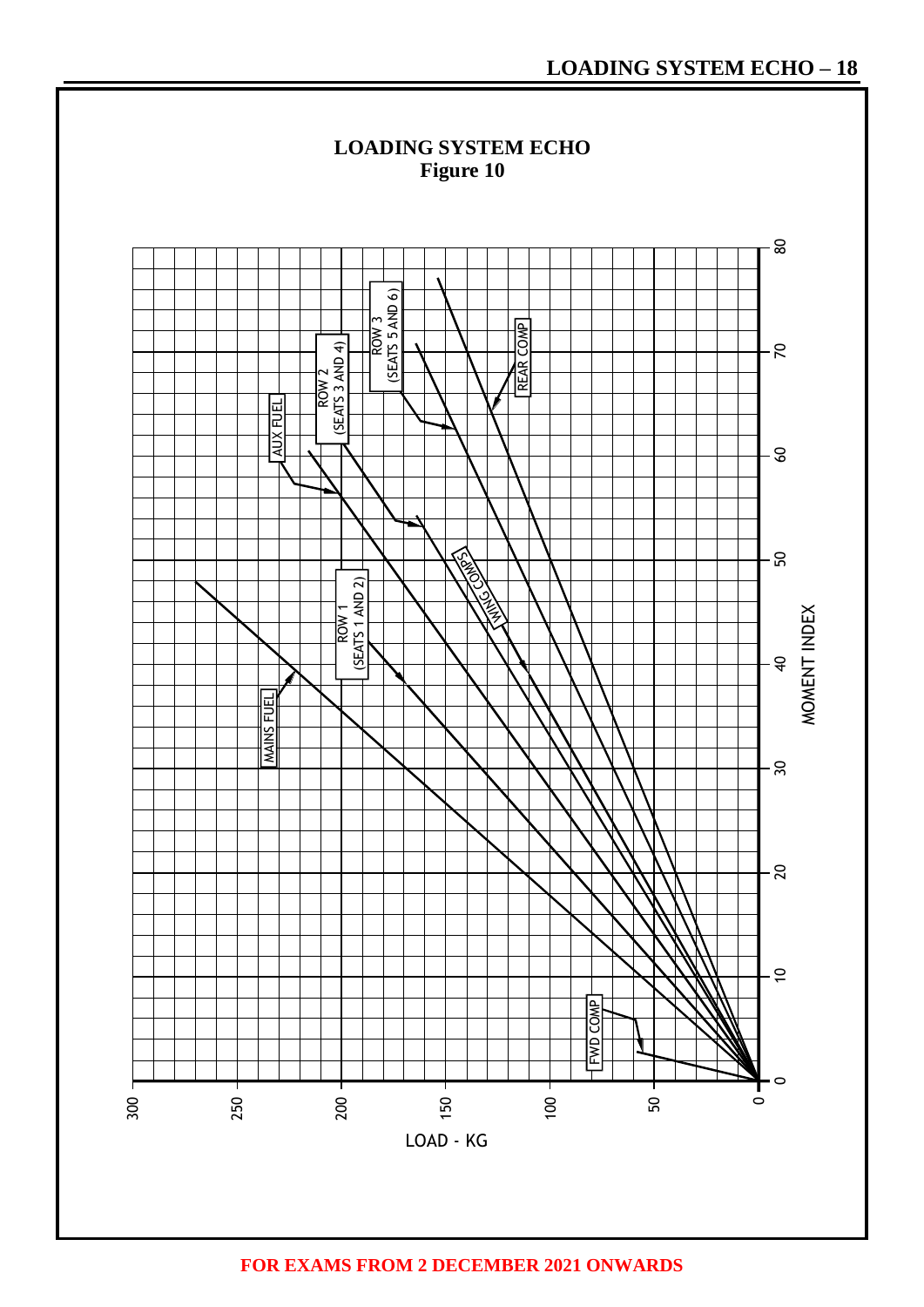

**FOR EXAMS FROM 2 DECEMBER 2021 ONWARDS**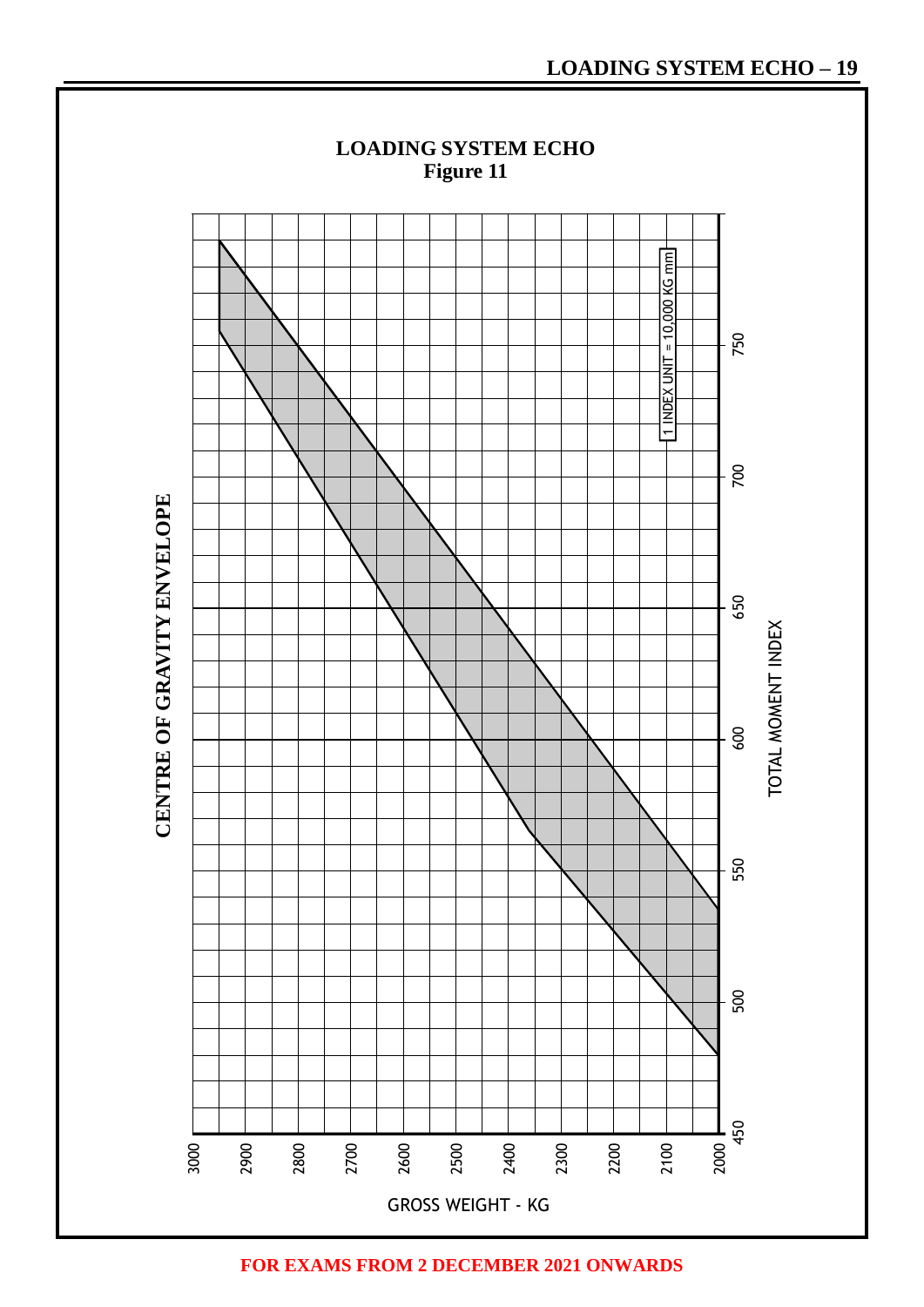

**FOR EXAMS FROM 2 DECEMBER 2021 ONWARDS**